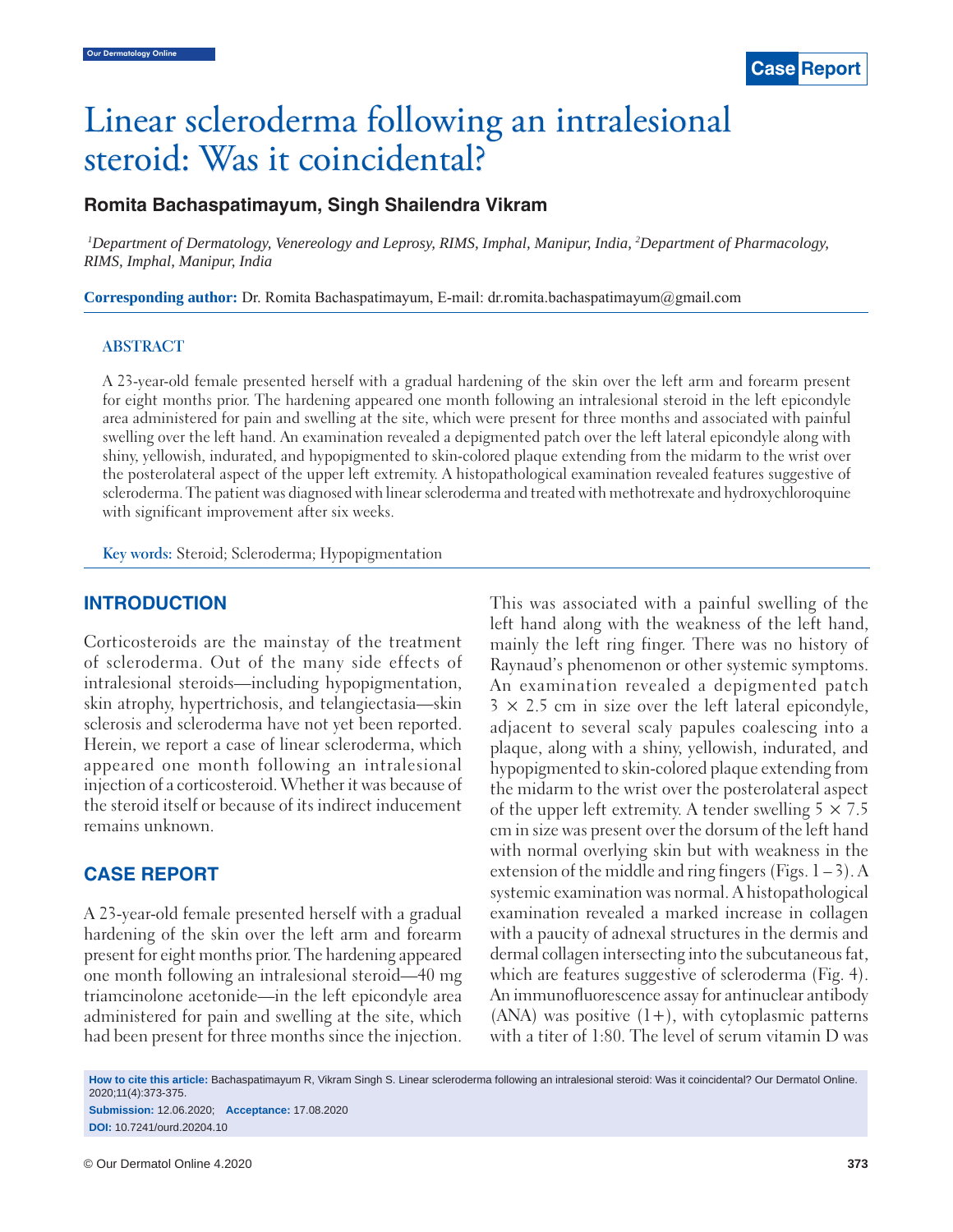#### www.odermatol.com



**Figure 1:** A depigmented irregular patch  $3 \times 2.5$  cm in size over the left lateral epicondyle.



**Figure 2:** A shiny, yellowish, indurated, and hypopigmented to skin-colored plaque extending from the midarm to the wrist over the posterolateral aspect of the upper left limb.



**Figure 3:** A tender swelling  $5 \times 7.5$  cm in size over the dorsum of the left hand with normal overlying skin.

insufficient (26 ng/mL). Other routine investigations including anti-dsDNA (anti-double stranded DNA) antibodies, anti-centromere antibodies, and an X-ray



**Figure 4:** A histopathological examination showing a marked increase in collagen with a paucity of adnexal structures in the dermis and dermal collagen intersecting into the subcutaneous fat, revealing features suggestive of scleroderma (H&E, 10×).



**Figure 5:** The last follow-up (one year after) with significant softening of the induration and repigmentation of the depigmented areas of the plaque.

of the left hand in an anteroposterior and lateral view—were normal. The patient was diagnosed with linear scleroderma and treated with oral methotrexate 15 mg/week, hydroxychloroquine 200 mg BD, and 0.1% topical tacrolimus BD with significant improvement by week four (skin softening and repigmentation of the depigmented and hypopigmented areas) with regular monitoring of the hematocrit and liver function. However, the brownish discoloration without skin tightening began to expand over the left shoulder by the second month and stopped after three weeks. The patient is still on regular follow-ups with no significant adverse effects. Fig. 5 shows the clinical photograph after one year of treatment when significant softening of the induration was found along with repigmentation of the depigmented areas of the plaque.

## **DISCUSSION**

A systematic review of literature by Brinks et al. [1] lists the dermal adverse events of local corticosteroid injections to include irritation, changes